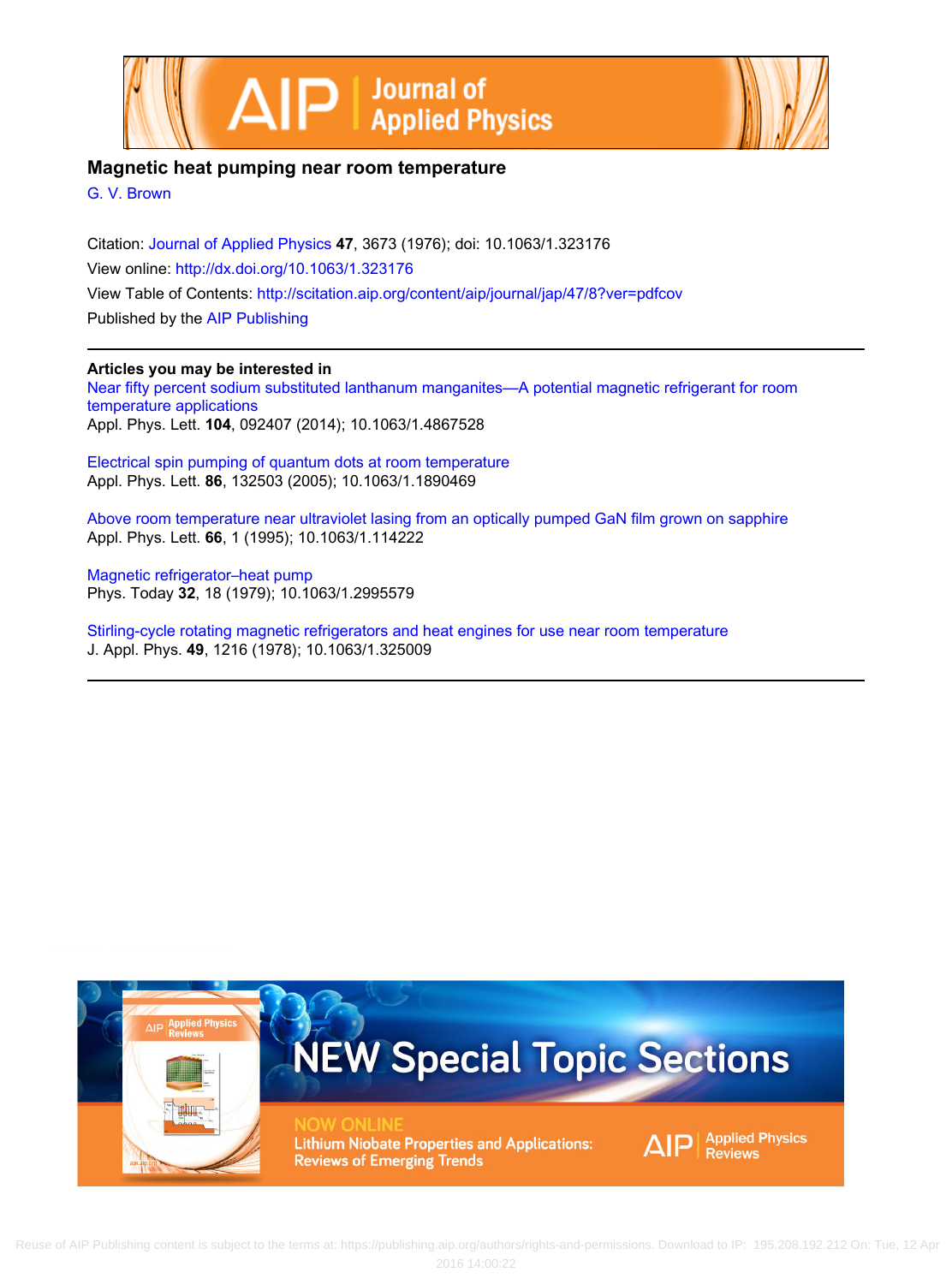# **Magnetic heat pumping near room temperature**

G. V. Brown

*National Aeronautics and Space Administration, Lewis Research Center, Cleveland, Ohio 44135*  (Received 15 December 1975)

Magnetic heat pumping can be made practical at room temperature by using a ferromagnetic material with a Curie point in or near the operating temperature range and an appropriate regenerative thermodynamic cycle. Rare earths are found to be much more effective in this application than transition elements, and measurements have been made which show that gadolinium (Curie point:  $293\text{ K}$ ) is a reasonable working material. The application of a 7-T magnetic field to Gd at the Curie point causes a heat release of 4 kJ/kg under isothermal conditions or a temperature rise of 14°K under adiabatic conditions. A regeneration technique is proposed which removes the limits usually expected on the temperature span of a magnetic cycle. The cycle efficiency can approach the Carnot-cycle efficiency.

PACS numbers: 85.80.Lp, 75.50.Cc, 65.50. +m

## **INTRODUCTION**

For over three decades magnetic heat pumping was possible only within a few degrees of absolute zero. Very dilute hydrated paramagnetic salts of rare earths were generally used as working materials and field strengths were no more than about 2 T. The development of superconducting magnets that produce field strengths of several T made it reasonable to consider cycles running from  $4^\circ$ K up to 15 or  $20^\circ$ K.  $^{1,2}$  In this temperature range, more concentrated nonhydrated rare-earth salts can be used. The suitability of a number of such salts has been investigated experimentally.<sup>1,3-6</sup> The potential of the magnetic cycle for temperatures from 20 K to room temperature has not been studied for two reasons. First, in paramagnetic materials, the degree of magnetic order becomes small at higher temperatures for a lO-T applied field (an approximate maximum practical field strength at the time of this writing) and, hence, the resulting isothermal entropy change becomes small. Second, at  $20\,^{\circ}\text{K}$ , the lattice entropies of typical salts are comparable to that isothermal entropy change. As shown in Ref. 2, in a simple magnetic cycle the change in lattice entropy between the upper and lower isotherms must be subtracted from the entropy that would otherwise be pumped per cycle. Hence, the refrigeration capacity of all known paramagnetic materials approaches zero for sink temperatures near  $20^{\circ}K$  or lower if the source temperature is 4°K.

However, neither of these obstacles is absolute. Intuition, theory, and experiment all say that heating and COOling effects in a magnetic material are greatest near a Curie point  $T_c$ . The ordering influence of the exchange interaction and the disordering effect of thermal agitation are in approximate balance near  $T_c$ . In this neighborhood, applying a field under isothermal conditions produces a greater increase in magnetization (decrease in entropy) than at a higher temperature *T*  where only a paramagnetic response could be produced or at much lower *T* where the spontaneous magnetization approaches saturation and cannot be increased to any great extent. Similarly, the application of a field under adiabatic conditions gives a temperature change which is sharply peaked near  $T_c$ . Edison and Tesla held early patents (1887 and 1890)<sup>7,8</sup> for a heat engine based on the inverse of this effect. Later papers and patents dis-

cussed the use of the principle for engines  $9-12$  and for refrigeration. 12,13 However, suitable working materials and appropriate thermodynamic cycles have not been suggested for temperatures above  $20^{\circ}$ K.

Suitable materials do exist even for use at temperatures as high as room temperature. In the element Gd, the isothermal entropy change  $\Delta S$  due to applying a 7-T field is O. *25R,* where *R* is the universal gas constant, 8.31 J/mole  $K$  at room temperature. Temperature changes  $\Delta T$  of 14°K have been produced at room temperature by applying a 7-T field to Gd metal in exploratory experiments in this laboratory. The Curif point of Gd is  $293^{\circ}K^{14-16}$  which makes it a prime candidate for the working material in a room-temperature heat pump.

In this paper, a portion of an entropy temperature diagram for gadolinium is constructed from published



FIG. 1. Adiabatic temperature change  $\Delta T$  produced by applying field  $B$ . Initial temperature is  $274 \pm 1$  °K.

Copyright © 1976 American Institute of Physics 3673

Reuse of AIP Publishing content is subject to the terms at: https://publishing.aip.org/authors/rights-and-permissions. Download to IP: 195.208.192.212 On: Tue, 12 Apr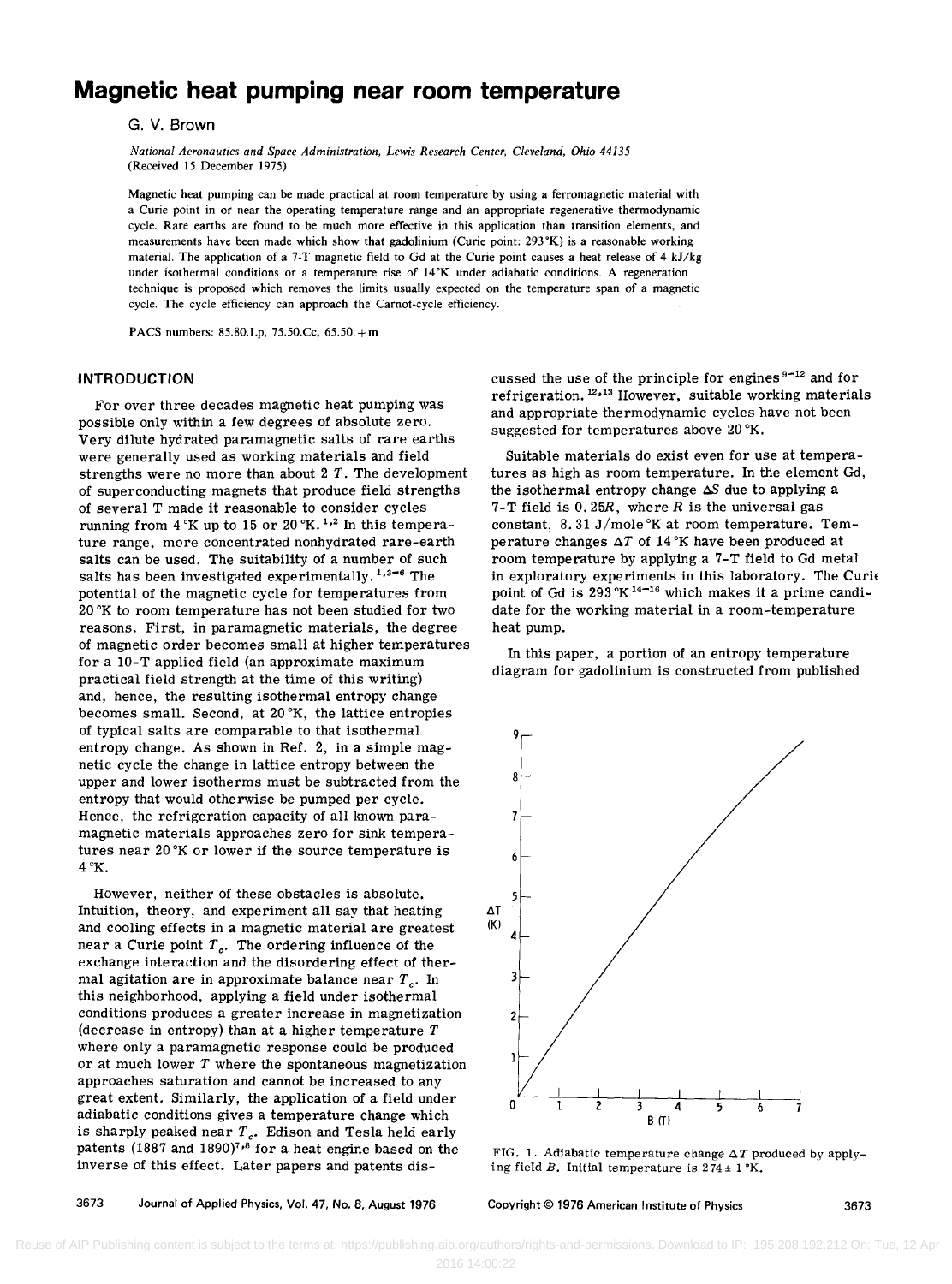

FIG. 2. Total heat capacity at zero field of Gd as a function of temperature (data from Ref. 16).

data and new experimental data. Then, various thermal cycles are examined to show which one can best utilize the accessible area in the entropy-temperature plane. The ideas developed can clearly be applied to both heat pumps and heat engines and to other temperature ranges.

#### **SIMPLE PROCESS** 6 T **AND 6S FOR A FERROMAGNET**

The reversible temperature rise  $\Delta T$  in an adiabatically isolated 50-g sample of Gd, initially at 1 °C, caused by applying a magnetic field, is shown in Fig. 1. (The sample was a polycrystalline cast cylinder with length/ diameter= 5 and slightly irregular ends. The temperature at the center of the sample was measured with a copper-constantan thermocouple.) Clearly, this reversible temperature change (also known as the magnetocaloric effect) of about  $9^{\circ}K$  for a 7-T applied field is large enough to be observed easily and might be useful in some application. It is not, however, large enough to be useful in a heat-pump or an air-conditioning application, as will be shown by considering an entropy-temperature  $(S-T)$  diagram for Gd.

It is convenient to construct the  $S-T$  diagram from heat capacity and magnetocaloric-effect measurements. The measured total heat capacity  $C_{\text{Tot}}$  of Gd<sup>16</sup> (shown in Fig. 2) can be integrated, as discussed in Appendix A, to give the entropy as a function of temperature in zero applied magnetic field. Measurements of the reversible adiabatic temperature rise caused by applying a 7-T field are plotted in Fig. 3 as a function of the initial temperature. The effect was reversible to within the experimental error. The high electrical resistivity of Gd in the neighborhood of the Curie point favors a low value of eddy current heating. In Fig. 4, the zerofield entropy curve is plotted, and from it and the results of Fig. 3, the 7-T entropy curve can be obtained. For each temperature on the zero-field curve, the appropriate temperature rise (from Fig. 3) is added to give the temperature on the 7-T curve at the same entropy.



FIG. 3. Reversible adiabatic temperature rise  $\Delta T$  produced by applying a 7-T field as a function of initial temperature  $T$ .

Consider now the simple processes from which a closed thermodynamic cycle could be constructed. An isothermal magnetization can be performed by enforcing good thermal contact between the magnetic substance and a heat sink during the increase in field. The system, therefore, follows a path such as AB in Fig. 4. It is noteworthy that this isothermal process is possible in the magnetic system. The analogous process in a gas-dynamic cycle, isothermal compression, can be approached only by employing several stages of adiabatic compression with intercooling.

From point B, an adiabatic demagnetization process carries the system along the horizontal line to point C and, in this case, covers a temperature range of only about  $10^{\circ}$ K. A closed cycle could be completed by demagnetizing adiabatically only to point D, demagnetizing to zero field isothermally along  $D \rightarrow E$ , and finally magnetizing adiabatically along  $E \rightarrow F$ . The complete cycle FBDEF is a Carnot cycle. The illustrated cycle spans a temperature range of only  $5\,^{\circ}\text{K}$ , a span perhaps too small to be of interest without staging. The entropy pumped per cycle is O. 096R. For comparison, the isothermal entropy change produced at various tem-



FIG. 4. Total entropy  $S_{\text{Tot}}$  of Gd as a function of temperature *T* for applied fields  $B_{\text{an}}$  of zero and 7 T.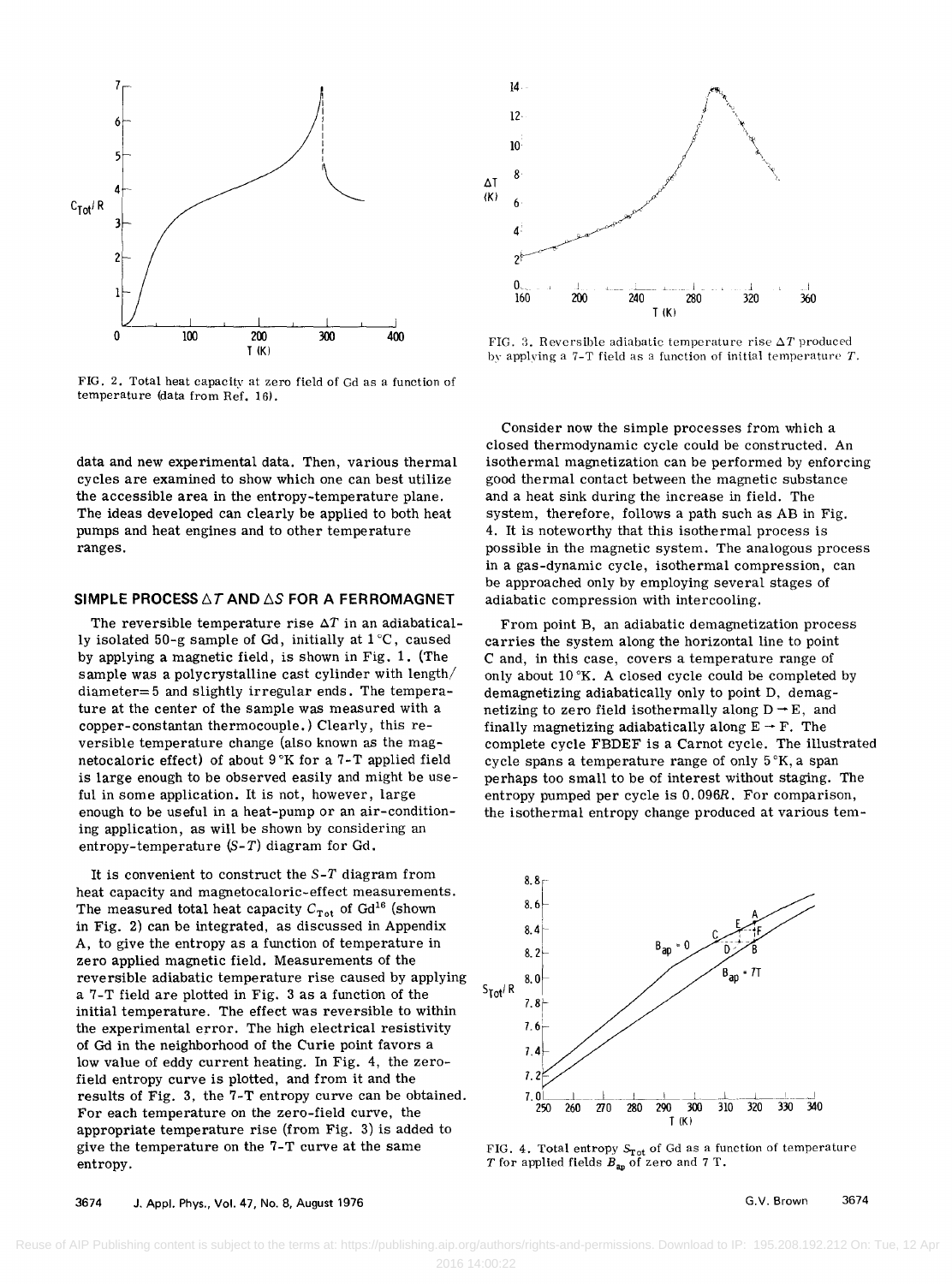

FIG. 5. Isothermal entropy change produced by application of a 7-T field.

peratures by applying a 7-T magnetic field (derived from Fig. 4) is shown in Fig. 5.

It is obvious that the entropy pumped per cycle  $\Delta S$ and the temperature span  $\Delta T$  are severely restricted because the cycle is confined between two constant field curves which have positive slopes, whereas the cycle contains two horizontal adiabats. This problem is made more vivid if the processes are plotted in terms of the magnetic entropy  $S_M$  rather than the total entropy  $S_{\text{Tot}}$ :

$$
S_M = S_{\text{Tot}} - S_L - S_E,
$$

where  $S_L$  is the lattice entropy and  $S_E$  is the conductionelectron entropy. The lattice and conduction-electron entropies can be calculated as a function of temperature, as discussed in Appendix A. If their sum (which is nearly independent of magnetic field) is subtracted from the total entropies plotted in Fig. 4, the magnetic entropy curves of Fig. 6 are obtained and the cycle can be plotted in terms of the active part of the system only. The adiabat BC in Fig. 4 becomes a line with a sharp negative slope in Fig. 6. This is because, at constant total entropy, the entropies given up by the lattice and conduction electrons are absorbed by the magneticmoment system. The cycle FBDEF is seen to be a very poor utilization of the available S-T space between the constant field curves. Clearly, a different process is needed to connect the sink and source isotherms-a process that does not have the severe negative slope of the total-system adiabat.

## **REMOVAL OF THE LATTICE AND ELECTRONIC LOAD**

A magnetic-moment system unencumbered by other heat capacities would adiabatically demagnetize at constant magnetic entropy as, for example, along  $B \rightarrow G$  in Fig. 6. That process spans 35°K, compared to only 13 °K for the process  $B \rightarrow C$ . van Geuns<sup>1</sup> proposed a 4 to  $15\,^{\circ}\text{K}$  paramagnetic cycle in which the lattice load was removed from the spin system by a regenerator. If an appropriate temperature gradient is set up in a regenerator material (supercritical helium in van Geuns's case) and if the field strength is varied in an appropriate way, then the heat discharged by the lattice in cooling and the corresponding heat needed in warming can be stored in and withdrawn from the regenerator. The warming and cooling processes are then such that the magnetic entropy and hence the magnetization are constant.

A constant magnetization process, like that of van Geuns, can clearly be done on a ferromagnetic material at room temperature also. A rectangular cycle in the  $S_M$ -T plane is the result and such a cycle is shown in Fig. 6 as BIJKB. The possible temperature span  $\Delta T$ of that cycle is much greater than that of the simple (lattice-loaded) cycle BDEFB. Alternatively, for the same  $\Delta T$ , the entropy pumped  $\Delta S$  would be larger. There is an obvious trade-off between  $\Delta S$  and  $\Delta T$ . The maximum  $\Delta T$ 's for the two cycles as a function of the sink temperature  $T_s$  are plotted in Fig. 7 for a 7-T maximum field. The maximum  $\Delta S$  has already been presented in Fig. 5.

A maximum temperature span of about  $46^{\circ}$ K is possible for a sink at  $340\text{°K}$ . At lower temperatures more appropriate for heat-pump and air-conditioning cycles (sinks at approximately 300-320 °K), the  $\Delta T$ is marginal. With a cascaded system (two or more stages) the  $\Delta T$  would be more than enough and this kind of cycle might indeed be feasible.

## **CONSTANT FIELD PROCESS**

In a constant magnetization process, the regenerator cools and heats the lattice, but the magnetocaloric effect cools and heats the spin system. If the regenerator



FIG. 6. Magnetic entropy  $S_M$  of Gd as a function of temperature  $T$  for two applied field strengths  $B_{\text{av}}$ .

G.V. Brown 3675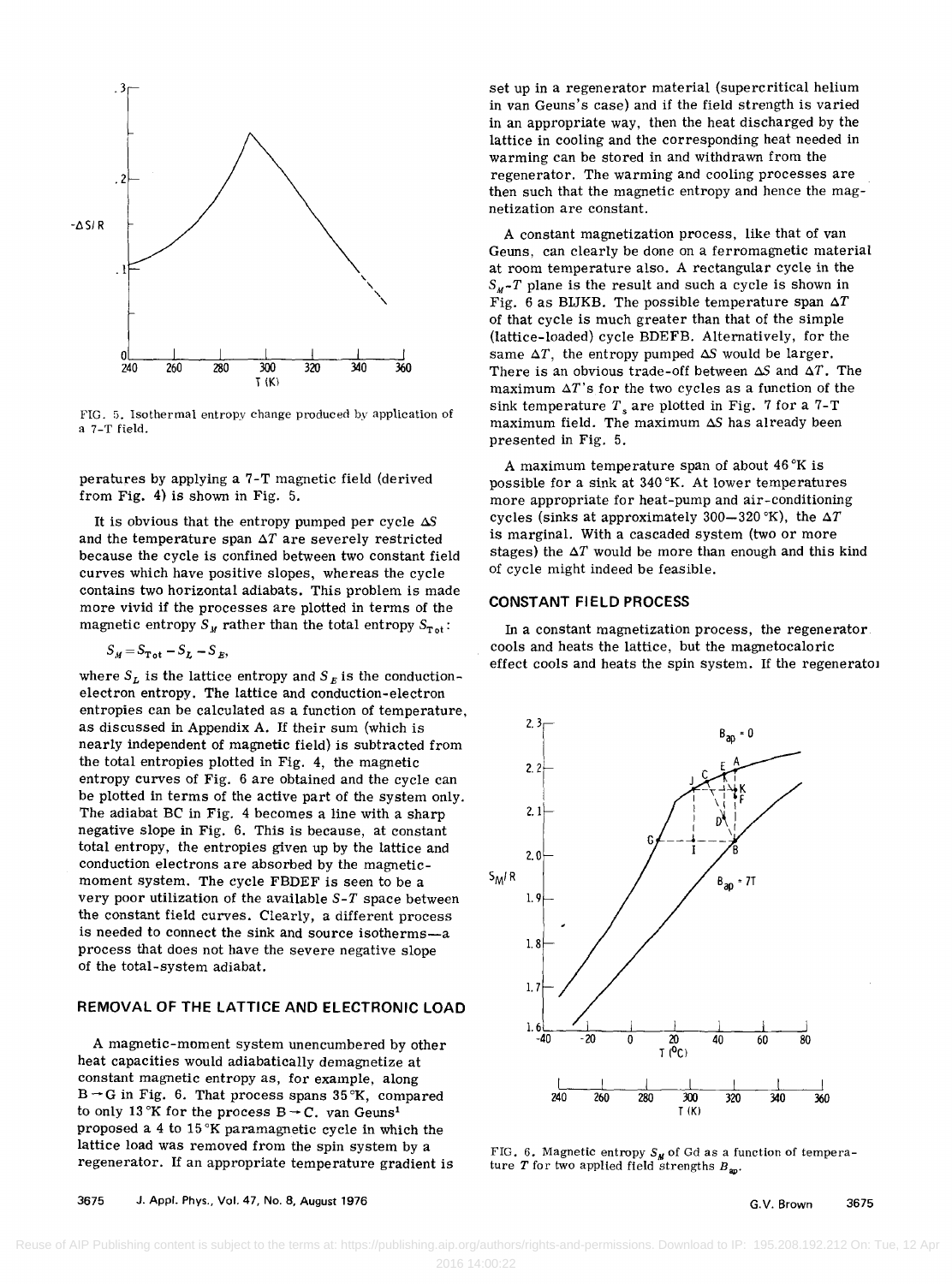

FIG. 7. Maximum temperature span  $\Delta T$  of a cycle as a function of sink temperature  $T_s$ . Solid line-simple cycle, dashed line-"constant magnetization" cycle.

cooled and heated the spin system, too, the entire magnetic effect would be available for isothermal heat absorption or rejection. This can be achieved simply by passing the working material through the regenerator at a constant field rather than at a constant magnetization. A cycle of this type, which will be called a magnetic Stirling cycle because of its similarity to the gas Stirling cycle, is plotted in Fig. 8 as ABLMNA. Two advantages over the previous cycle are obvious. First, the entropy pumped per cycle is increased. But more significantly, the temperature range is not limited by the constraints of the previous two cases.

Figure 9 presents a very simple way of realizing this cycle as a refrigerator, for the sake of definiteness. The regenerator is a vertical column of fluid and the magnetic working material is immersed in it. The fine division of the magnetic material (by granulation, porosity, lamination with gaps for fluid flow-through, etc. ) enhances thermal contact with the regenerator fluid (at the expense of some reduction of packing density of the magnetic material). A heat transfer coil to remove the heat of magnetization is indicated schematically at the top and a coil is at the bottom to represent the thermal load.

Starting the refrigerator begins with isothermal magnetization of the working material at the top. Then, at constant field, the working material is moved to the bottom of the regenerator. (Clearly, it is equivalent to move the regenerator tube upward). The field is then reduced and the cooling occurs. As the working material passes back through the regenerator, the "cold" is



FIG. R. The magnetic Stirling cycle QBLMQ plotted in the magnetic entropy-temperature plane.

transferred, setting up a temperature gradient in the regenerator. After another isothermal magnetization at the top and another transit (at constant field) through the regenerator, the working material arrives at the bottom colder than before. Demagnetization then produces a new lower temperature and the regenerator is further cooled by raising the working material to the top. Additional cycles build up the regenerator temperature gradient and reduce the temperature of the



FIG. 9. Magnetic Stirling cycle. Solid circle represents field on. Dotted circle in (a) represents field increasing; in (c), field decreasing. The processes are (a) isothermal magnetization, (b) constant field cooling in regenerator, (c) isothermal demagnetization, and (d) zero (or low) field heating in regenera tor.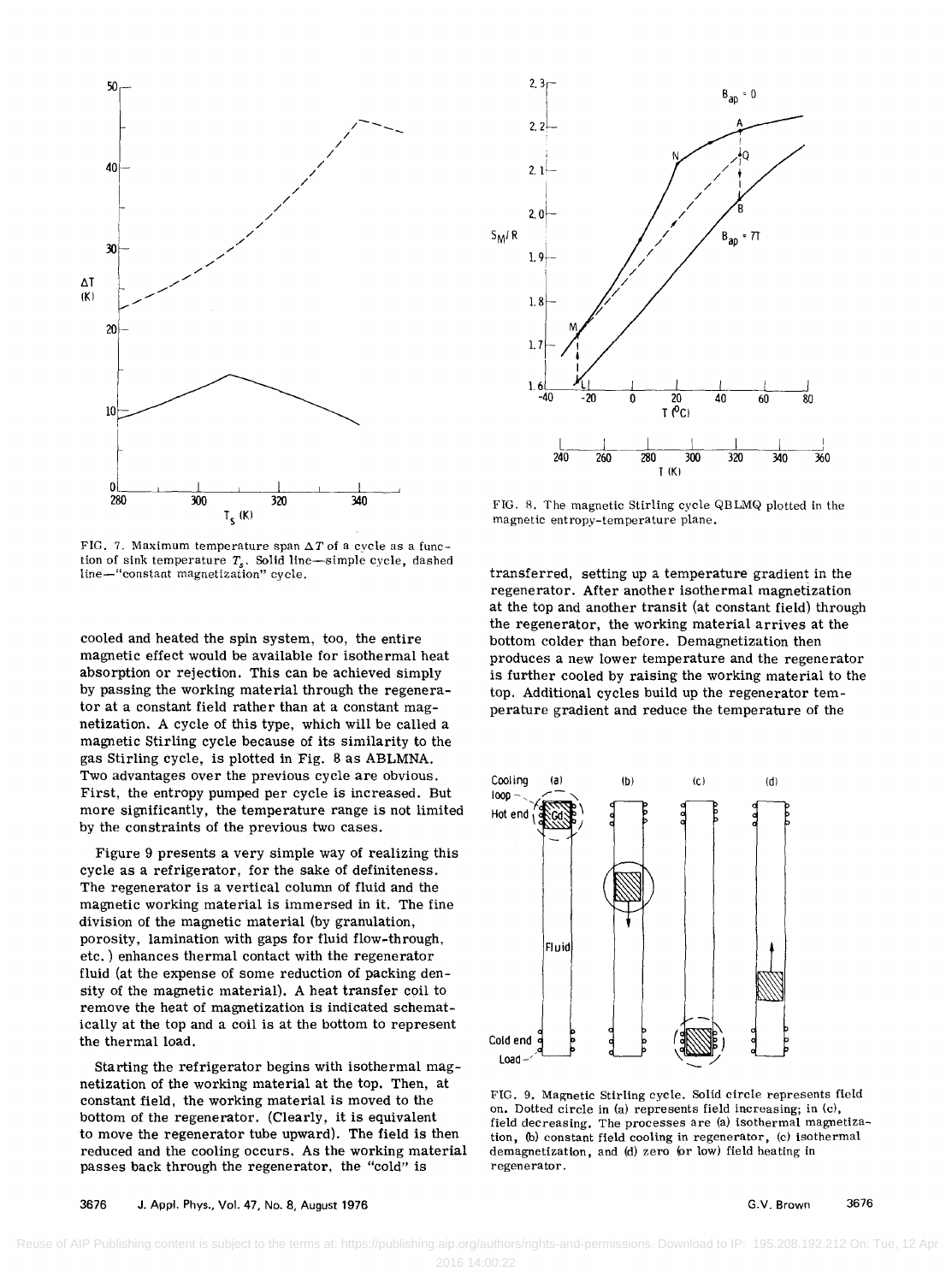

FIG. 10. Comparison of cycles with isothermal heat loads and (a) no other heat load, (b) a heat load distributed over a temperature range.

cold end of the regenerator. Lower and lower temperatures will be produced until losses consume the entire cooling effect or until the bottom heat transfer loop is connected to a heat load. A vertical regenerator orientation with the cold end down is chosen to maximize stratification and thus to minimize mixing of the regenerator fluid.

There are two important points to emphasize about the regenerator. One is that the cooling effect of demagnetization is cumulated cycle after cycle in the regenerator. The other is that once the regenerator thermal gradient is established, it does the entire job (except for making up losses) of carrying the lattice and the magnetic system between the sink and source temperatures. Unfortunately, for maximum efficiency the warming and cooling processes cannot both be constant field processes. This can be seen by considering the cycle as plotted in Fig. 8 and noting that the bounding constant field lines are not the same shape. This gives rise to a problem similar to one that occurs with a nonideal gas in a counterflow heat exchanger in which the heat capacities of the two streams are not equal at all temperatures. In the magnetic system, the magnetic heat capacities at constant applied field are not equal at different field strengths, which would lead to regenerator heat transfer losses. Another aspect of the same problem is that the isothermal entropy changes at an arbitrarily chosen pair of sink and source temperatures are not generally the same. A cycle with Carnot efficiency must reject the same amount of entropy to the sink that it absorbs from the source.

In the magnetic system, the applied field offers a degree of freedom that can overcome the above entropy balance problems. Such freedom does not exist in the gas-refrigeration system because the analogous variable is pressure. Pressure cannot be varied at will along a flow process and, in a batch process, it is awkward to maintain thermal contact with the gas because the volume changes with temperature and pressure. In the magnetic cycle, the process MNA in Fig. 8 can be replaced by the process MQ (drawn parallel to LB) by an appropriate variation of the applied magnetic field during the warming process. The entropy changes can

thereby be balanced. Obviously, either one or both legs of the cycle can be so modified. An appropriate programming of the field during regeneration should be possible and practical. Work is done on the external system by the magnetic material during some of these field changes and the associated energy must not be wasted if Carnot efficiency is to be obtained.

The magnetic refrigerator can, in principle, handle a load (e. g., a sensible heat load) distributed over a range of temperatures with the maximum theoretical efficiency (that is, with the same work as required by an array of infinitesimal Carnot refrigerators, each working between the sink temperature and an increment of the distributed temperature of the load. ) For example, a liquefier which must cool incoming gas to the condensation point has this kind of load in addition to the isothermal latent heat load. The distributed load can be absorbed in the regenerative magnetic cycle by a programmed demagnetization during the leg of the cycle where the magnetic material's temperature rises. Thus, more heat is absorbed in the warming leg than was rejected during the cooling leg. Such a cycle is sketched on the *T-S* diagram for Gd in Fig. 10 for a combination of isothermal and distributed loads. (Note the reversal of the *T* and S axes from previous plots. ) In practice, it may be difficult to obtain good thermal contact between the magnetic working material and the distributed load. One simple approach for cooling a gas would be to pass the gas downward in thermal contact with the regenerator column, for example, coaxially or through a tube attached to the outside of the regenerator column.

The introduction of Stirling-like regeneration expands the temperature range of the magnetic cycle to such an extent that the existing data do not suggest any clear temperature limit. A glance at Fig. 8 suggests that the temperature range may perhaps be expanded to  $100 \, \mathrm{°K}$ or more.

At this writing, a temperature span of  $47^{\circ}K$  has been achieved in a simple device. The experimental arrangement was essentially that shown in Fig. 9 but without any load or COOling loop. One mole of 1-mm-thick Gd plates, separated by screen wire to allow the regenerator fluid to pass through in the vertical direction, was arranged in a cylindrical assembly. This assembly was held stationary in a water-cooled electromagnet. The tube containing the regenerator fluid (400 cm<sup>3</sup> of 80%) water and 20% ethyl alcohol) was oscillated up and down and the 7-T field was turned on and off at appropriate times during the cycle, as previously described. The regenerator fluid was initially at room temperature, but after about 50 cycles the temperature at the top reached 46°C and the temperature at the bottom reached  $-1$  °C. Because of the absence of a load and a heat sink, the cycle was not operating between strict isotherms. Nevertheless, this test demonstrates that the regenerative cycle can produce a temperature span much greater than the non regenerative cycles. There were substantial losses in the regenerator due to imperfect sealing around the moving element and due to liquid jets which produced mixing in the regenerator. Proper design of the moving element

Reuse of AIP Publishing content is subject to the terms at: https://publishing.aip.org/authors/rights-and-permissions. Download to IP: 195.208.192.212 On: Tue, 12 Apr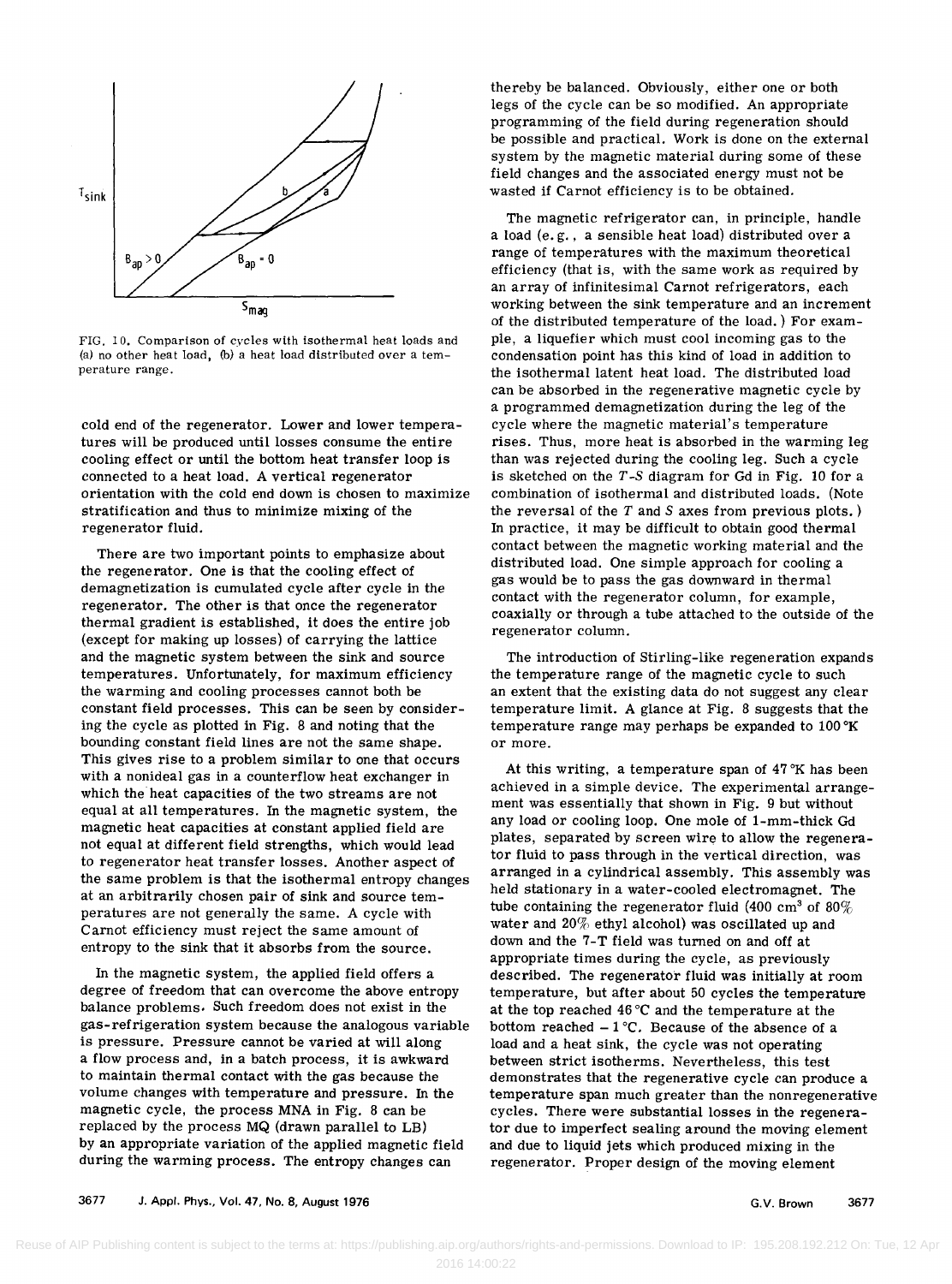should minimize these losses and further increase the temperature span. Measurements of efficiency are planned.

Regenerator losses will undoubtedly limit the maximum temperature span as well as the cycle efficiency, but the analysis of these and other losses is outside the scope of this paper. Below the Curie point. magnetic hysteresis losses may appear at low field because of the formation of domains with various orientations of the magnetization. This could be minimized by various means such as reducing the demagnetizing factor of the piece of working material, using single crystals with appropriate "easy" axes, selecting an appropriate particle size as is done with permanent magnet materials. etc. Another problem which occurs in gadolinium, even in oriented single crystals, is the temperaturedependent deviation of the spontaneous magnetization away from the c axis below about 240  $\rm ^oK$ ,  $\rm ^17$ 

With the expansion of the temperature range  $\Delta T$ , the possible isothermal entropy change  $\Delta S$  at one or both isotherms will be substantially smaller than near the Curie point, as shown in Fig. 5. (Below the Curie point, the spontaneous magnetization decreases the possible entropy change. Above the Curie point, the applied field is less effective because of thermal disordering and because the aiding internal Weiss field is smaller.) To circumvent this decrease in  $\Delta S$  and to achieve even greater  $\Delta T$ , staging can be considered. The concept is straightforward; the heat sink for a low-temperature stage is the source of the higher-temperature stage.

## **WORKING SUBSTANCE**

It is shown in Appendix B that, for magnetic materials with the same Curie point magnetothermal effects depend quadratically on  $gJ$ , where  $g$  is the spectroscopic splitting factor and  $J$  is the total magnetic-moment quantum number. The rare earths with high  $J$  are thus preferred over the transition elements. (Moreover, transition elements must be diluted in order to bring the Curie point down to room temperature. ) Gadolinium has the highest Curie point (293 $\mathrm{K}$ ) of the ferromagnetic rare-earth elements and is the only pure rare earth suitable for use near room temperature. It has a halffilled  $f$  shell which has no net orbital angular momentum and, therefore, the crystal field effects are minimized. The entire free-atom degeneracy of  $2J + 1 = 8$  energy levels is preserved in the metal, which is important since the maximum magnetic entropy is  $R \log(2J + 1)$ .

Intermetallic compounds and alloys of Gd or other rare earths allow an optimum choice of the Curie temperature for any desired range of operating temperatures. Table I presents a few examples, taken from Ref. 18, of compounds with Curie points ranging from 24 to 336 $\,^{\circ}\text{K}$ . There are also alloys and compounds of the transition metals which have Curie points in the room-temperature range and lower, and their lower cost would be an advantage. Whether the lower cost would compensate for the decreased performance due to the smaller  $J$  is unanswerable without a detailed engineering analysis of the cycle.

#### 3678 J. Appl. Phys., Vol. 47, No.8, August 1976

**COMPARISON WITH GAS CYCLE** 

Some fundamental comparisons of the magnetic cycles with gas cycles are interesting. Consider first the isothermal entropy change that can be effected. In Gd, this is of the order of O. 2R near the Curie point for the 7-T magnetic field used in this study. In a gas far from its boiling point, the entropy change is *R* times the natural log of the pressure ratio. Pressure ratios might range from 3 to 100, giving corresponding molar entropy changes of  $(1-5)R$ , which is  $5-25$  times that of Gd. Thus, on a molar basis, the entropy change of the gas looks much better. On a volume basis, however. the magnetic material fares much better because its density is much higher and constant-an engineering convenience. The molar volume of low-pressure gas  $(STP)$  is 22400 cm<sup>3</sup>, compared to 20 cm<sup>3</sup> for Gd; i.e., the molar density of Gd is 1000 times that of STP gas. Hence, the volumetric entropy change is  $40-200$  times greater than that of gas, based on the uncompressed gas volume. If the low-pressure stream in the gas case is at 10 atm (to reduce the molar volume), a reasonable pressure ratio is iO, giving a gas entropy change of *2.3R.* Hence, Gd is still better by a factor of 90 in entropy change per volume. Thus the magnetic refrigerator might be rather compact depending, of course, on the sizes of the magnet and other components.

A less optimistic comparison can be made in terms of the ratio of useful heat pumped per cycle to the amount of heat transferred to and from the regenerator per cycle. This quantity is expected to be related to losses in a real device so it is of interest to compare the values in a regenerative magnetic cycle to those in a regenerative or counterflow-heat-exchanged gas cycle. The amount of heat removed from the working material in cooling from sink to source temperature is proportional to the average heat capacity and to the temperature span. The ideal gas heat capacity  $C_p$  is *2.5R* for a monatomic gas such as helium, whereas, above the Debye temperature, the lattice heat capacity of a solid approaches *3R.* The magnetic heat capacity,

TABLE 1. Examples of ferromagnetic rare-earth intermetallic compounds (data taken from Ref. 18). The asterisk denotes *Tc* at 19 kOe.

| Compound                 | Curie temperature<br>$(\mathbf{K})$ | Saturation moment per<br>$R.E.$ atom at $4°K.$<br>Bohr magnetons |
|--------------------------|-------------------------------------|------------------------------------------------------------------|
| $Gd_5Si_4$               | 336                                 | 7.2                                                              |
| Gd                       | 293                                 | 7.5                                                              |
| $Gd_3Al_2$               | 282                                 | 7.1                                                              |
| $Tb_5Si_4$               | 225                                 | 6.5                                                              |
| $Gd_3In$                 | 213                                 | 5.2                                                              |
| $GdAl_{1.9}Ni_{0.1}$     | 191                                 | 7.2                                                              |
| GdAl <sub>2</sub>        | 182*                                | 7.1                                                              |
| $Tb_{0,2}Gd_{0,8}Al_2$   | $168*$                              | 7.4                                                              |
| $\text{Dy}_5\text{Si}_4$ | 140                                 | 7.1                                                              |
| TbAl <sub>2</sub>        | $121*$                              | 8.6                                                              |
| $Tb_{0.8}Dy_{0.2}Al_2$   | 109                                 | 8.5                                                              |
| $Ho_{5}Si_{4}$           | 76                                  | 7.4                                                              |
| DyAl <sub>2</sub>        | 70                                  | 9.6                                                              |
| HoAl <sub>2</sub>        | $42*$                               | 9.2                                                              |
| Eral <sub>2</sub>        | $24*$                               | 7.0                                                              |

G.V. Brown 3678

Reuse of AIP Publishing content is subject to the terms at: https://publishing.aip.org/authors/rights-and-permissions. Download to IP: 195.208.192.212 On: Tue, 12 Apr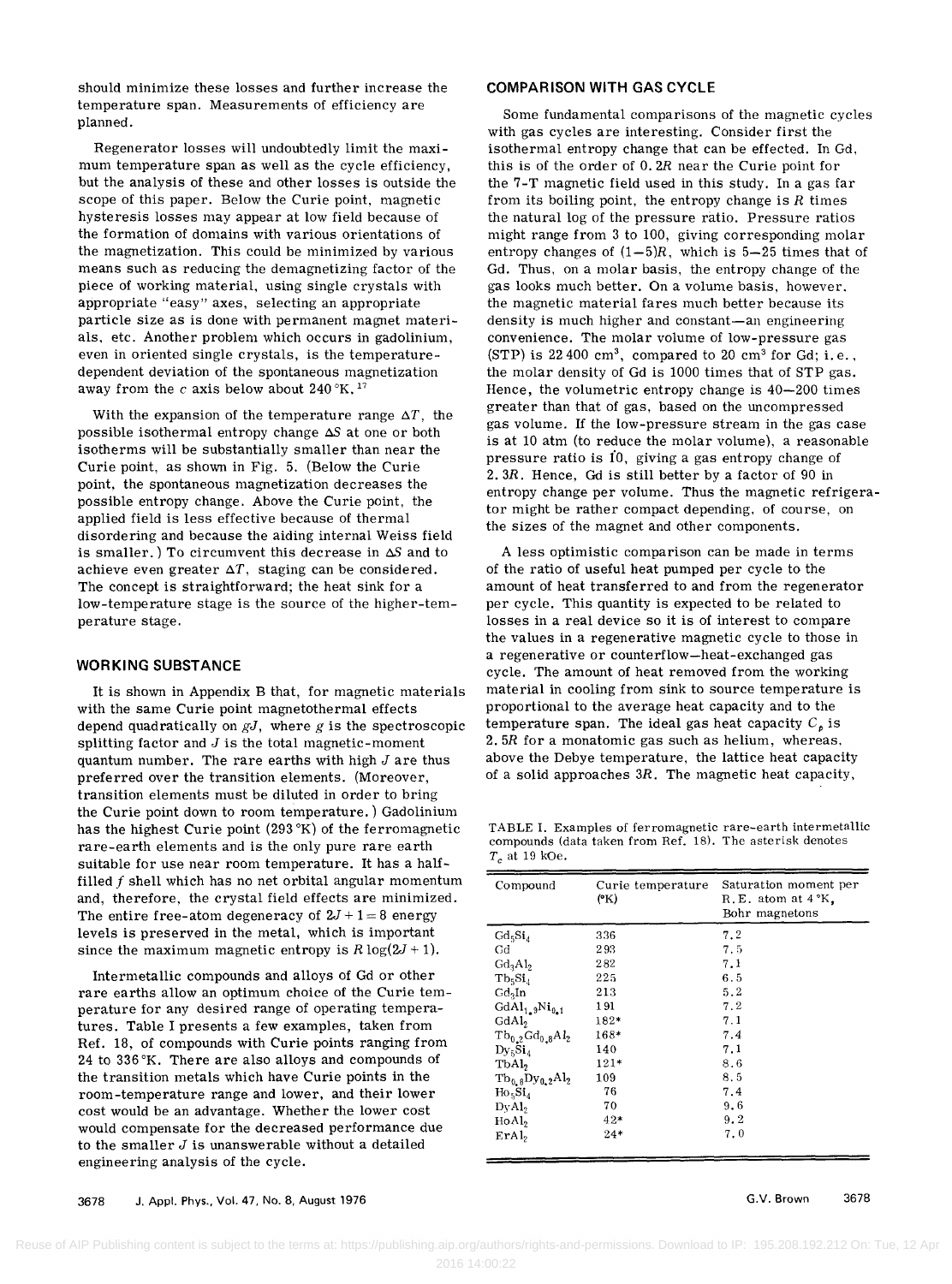which for Gd is as high as *4R* but typically of order *R,*  must be added to the latter figure. Thus, in any unit temperature span, the regenerator must store and resupply an average of about *4R* in the magnetic case compared to 2. *5R* in the gas case, but the useful product (heat pumped per mole per cycle) is only 0.2-0.04 as much. Thus the magnetic cycle is likely to be much more sensitive to regenerator losses. The fact that neither the working substance nor the regenerator fluid changes density during the cycle and that the fluid is a dense liquid rather than a gas may permit efficient heat transfer design and offset the apparent disadvantage. Also, as mentioned previously, the heat capacities of warming and cooling working material can be equalized in the magnetic case. Further, the advantage of isothermal magnetization lies with the magnetic system because isothermal compression is not convenient in the gas system.

## **CONCLUSIONS**

Magnetothermal effects have been shown to be large enough for practical use at room temperature if a suitable material is chosen. A ferromagnetic material is required with its Curie point in or near the temperature range of the cycle. To span a reasonable temperature difference and to pump as much entropy per cycle as possible, the load of the lattice and the electronic heat capacities can be lifted off the magnetic system by a regeneration technique. A worthwhile increase in the cycle  $\Delta T$  is obtained in the constant magnetization cycle. But a much greater increase in  $\Delta T$  is possible in the magnetic Stirling cycle which uses constant (or nearly constant) applied field during regeneration. The efficiency of all of the cycles discussed is, in principle, the ideal Carnot efficiency. Isothermal heat rejection is possible in the magnetic cycle, which is noteworthy because isothermal compression is not feaSible in practice with a gas. The heat capacities of the magnetic working material can be equalized in the warming and COOling processes by magnetic field control. Field control also permits the refrigerator to accept a heat load that is distributed over a range of temperatures without a reduction in efficiency. The techniques that have been described are applicable to engines as well as heat pumps.

#### **APPENDIX A. ZERO-FIELD ENTROPY OF** Gd.

Heat capacity and entropy are related by  $C dT = T dS$ , so one can use

$$
S - S_0 = \int_{T_0}^{T} \frac{C \, dT}{T} \tag{A1}
$$

to calculate entropy as a function of temperature when  $C(T)$  is known. We take  $T_0=0$  and  $S_0=0$ . Equation (1) was used to calculate the total entropy  $S_{\text{Tot}}$  at zero field from the known experimental heat capacity. 16 The result is plotted in Fig. 4.

The lattice entropy  $S_L$  and the conduction-electron entropy  $S_E$  may be found in the same way from the corresponding heat capacities. The lattice heat capacity  $C_L$  is calculated from the Debye model with the Debye

temperature  $\theta_0$  taken as 172 °K (a value near that from sound velocity results):<sup>14</sup>

$$
C_L = 9R\left(\frac{T}{\theta_0}\right)^3 \int_0^{\theta_0/T} \frac{e^x \chi^4 d\chi}{(e^x - 1)^2}.
$$
 (A2)

The electronic heat capacity  $C_E$  is taken to be

$$
C_E = 2.6 \times 10^{-3} \text{ T cal/mole }^{\circ} \text{K},\tag{A3}
$$

where the constant 2.6 is the average between the values 2. 51 and 2. 69 which were measured for La 19 and Lu,  $^{20}$  respectively. The magnetic entropy  $S_M$  at zero field is then calculated from

$$
S_M = S_{\text{Tot}} - S_L - S_E. \tag{A4}
$$

## APPENDIX B. INDEPENDENCE OF  $T_c$  AND J **AND BENEFIT OF LARGE J**

In classical molecular field theory, it is rather easily derived that the Curie temperature  $T_c$  depends on  $J$ and the molecular field coupling-constant  $K$  according to

$$
T_c = N\mu_B^2 g^2 J(J+1)K/3k,
$$

where N is the number of dipoles per unit volume, *g* is the Lande spectroscopic splitting factor,  $\mu_B$  is the Bohr magneton, and *k* is the Boltzmann constant. (See, for example, Ref. 21, pp. 262-268,) Materials can have different values of  $J$  yet have the same Curie temperature by having appropriate values of  $K$ . For the working material in a magnetic heat pump, one wants to select a suitable Curie point, but one also wants to obtain the maximum response to an externally applied field. The simplest evidence that higher values of J are therefore preferred is furnished by the Curie-Weiss law derived from molecular field theory. This states that for weak applied fields above the Curie point, the magnetic susceptibility  $\chi$  obeys

$$
\chi = N g^2 \mu_B^2 J(J+1)/3k(T-\theta),
$$

where  $\theta$ , the paramagnetic Curie temperature, is near, but usually slightly greater than, the ferromagnetic Curie temperature. The coupling constant appears here only indirectly in  $\theta$ . The quadratic behavior of susceptibility with  $J$  leads to a similar behavior of the magnetocaloric effect and makes rare earths much better than transition metals for the present application. A further reason why transition metals are inferior is that, because their *d* electrons interact very strongly, they have much higher Curie points for equal concentrations than the rare earths. Of course, the Curie point of iron, for example, can be lowered to room temperature by alloying it or putting it into a compound, but this reduces the number of magnetic moments per unit volume and, concomitantly, the amount of cooling or heating power per unit volume of the working material.

 $\rm ^1J.R.$  van Geuns, Philips Res. Rep. Suppl. 6 (1966).

<sup>&</sup>lt;sup>2</sup>G. V. Brown, in *Proceedings of 13th International Congress of Refrigeration* (International Institute of Refrigeration, Washington, D. C., 1971).

<sup>3</sup>D.J. Flood, in *Magnetism and MagnetiC Materials-1973*  (Boston), edited by C.D. Graham, Jr. and J.J. Rhyne